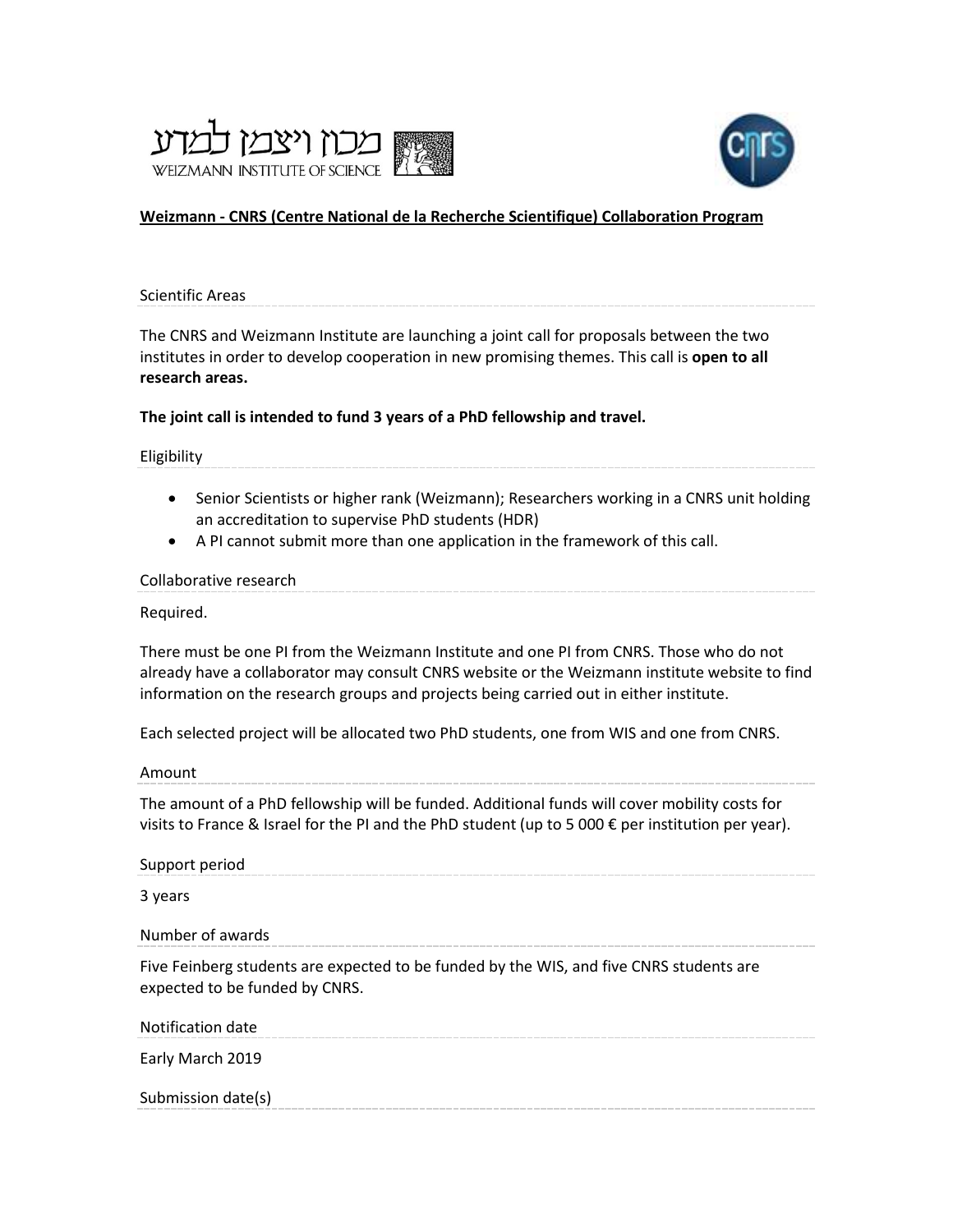15 January 2019

#### Evaluation

Proposals will be evaluated and ranked by a Weizmann-CNRS committee according to the following criteria:

Scientific quality & originality of the project Scientific merit of the teams Synergism between the teams

The proposals must also include an outlined plan for raising external competitive funding (eg EU collaborative grants, national research agency grants, etc.)

Mode of application

WIS applicants should submit in electronic format (Microsoft Word or Adobe PDF) via email to the RGP [\(yael.karhash@weizmann.ac.il\)](mailto:yael.karhash@weizmann.ac.il); CNRS applicants should submit the same file via the dedicated Website: [https://www.cooperation.cnrs.fr](https://www.cooperation.cnrs.fr/)

The joint proposal must consist of the following parts, in one single file (up to 5 pages, not including references):

### PART A: Title Page

Title of the proposal, names of the principal investigators and their laboratories, their addresses, telephone, and e-mail. The names of the PhD students can be given if they are already known. Please specify on the Title Page of the application "This application is submitted for consideration within the Weizmann - CNRS Collaboration Program".

### PART B: Description of the scientific project

State of the art of the research area, description of the scientific project and its interest, historical context of application (if applicable), quality and originality of the project, objectives, scientific methodology, expected results and their meaning, future perspectives. Explain the added value of the PhD fellowships in the project. Explain the relation between the project and the research themes of the laboratory.

### PART C: Added-value of the international cooperation

Describe the added-value of the international cooperation to fulfill the aims of the project (explain why the project cannot be carried out at a national level only). Describe the expected benefits for the French and Israeli teams. Describe the balance between the contributions of the French and Israeli teams.

### PART D: Planned activities

Describe the planned activities in the framework of the project and provide a timetable. Explain how these activities will help achieve the aims of the project.